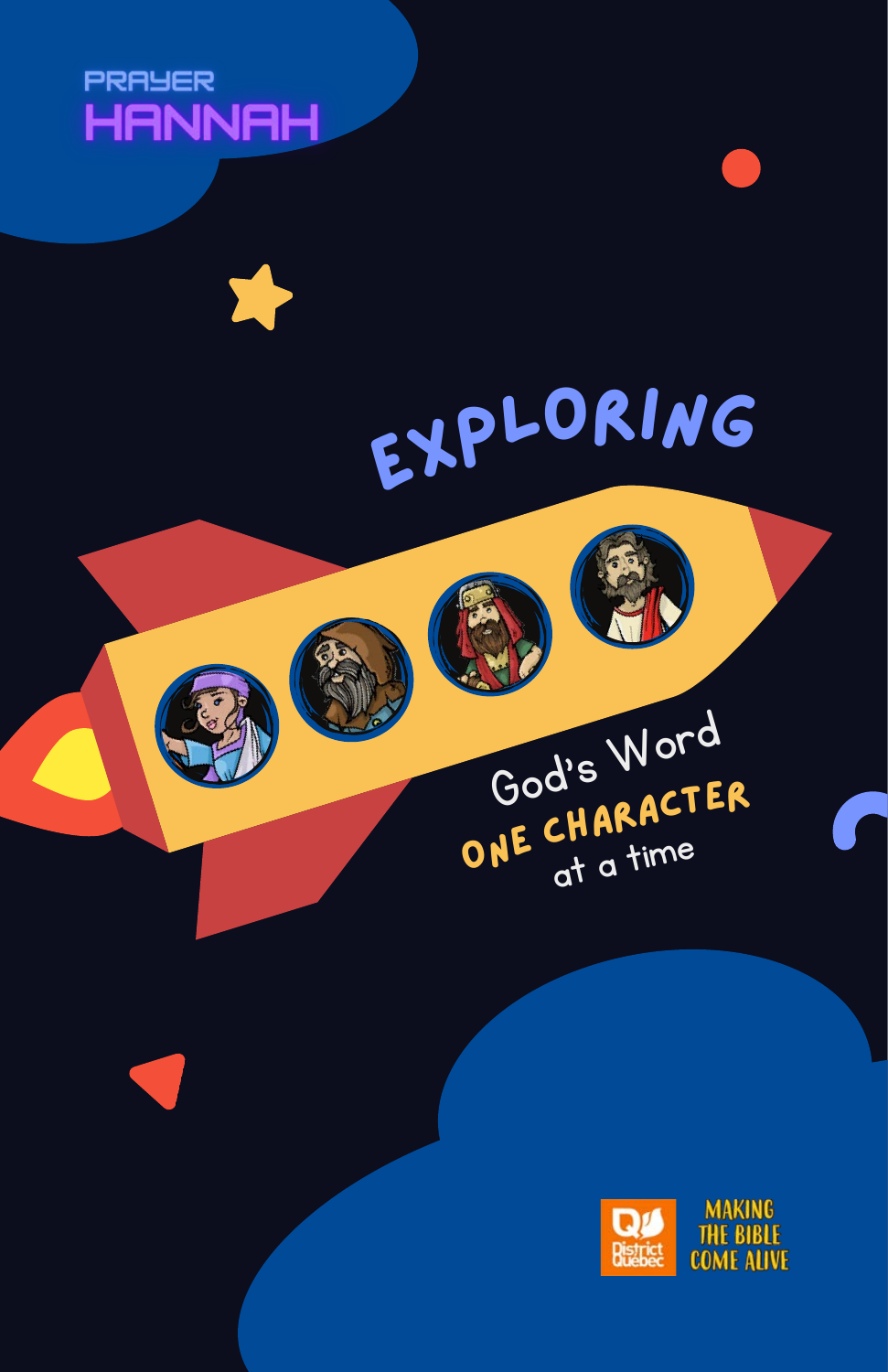## DRAW-IT

Read the story of Hannah, then complete the drawing with the elements of her story. Don't forget, God answered her prayer!





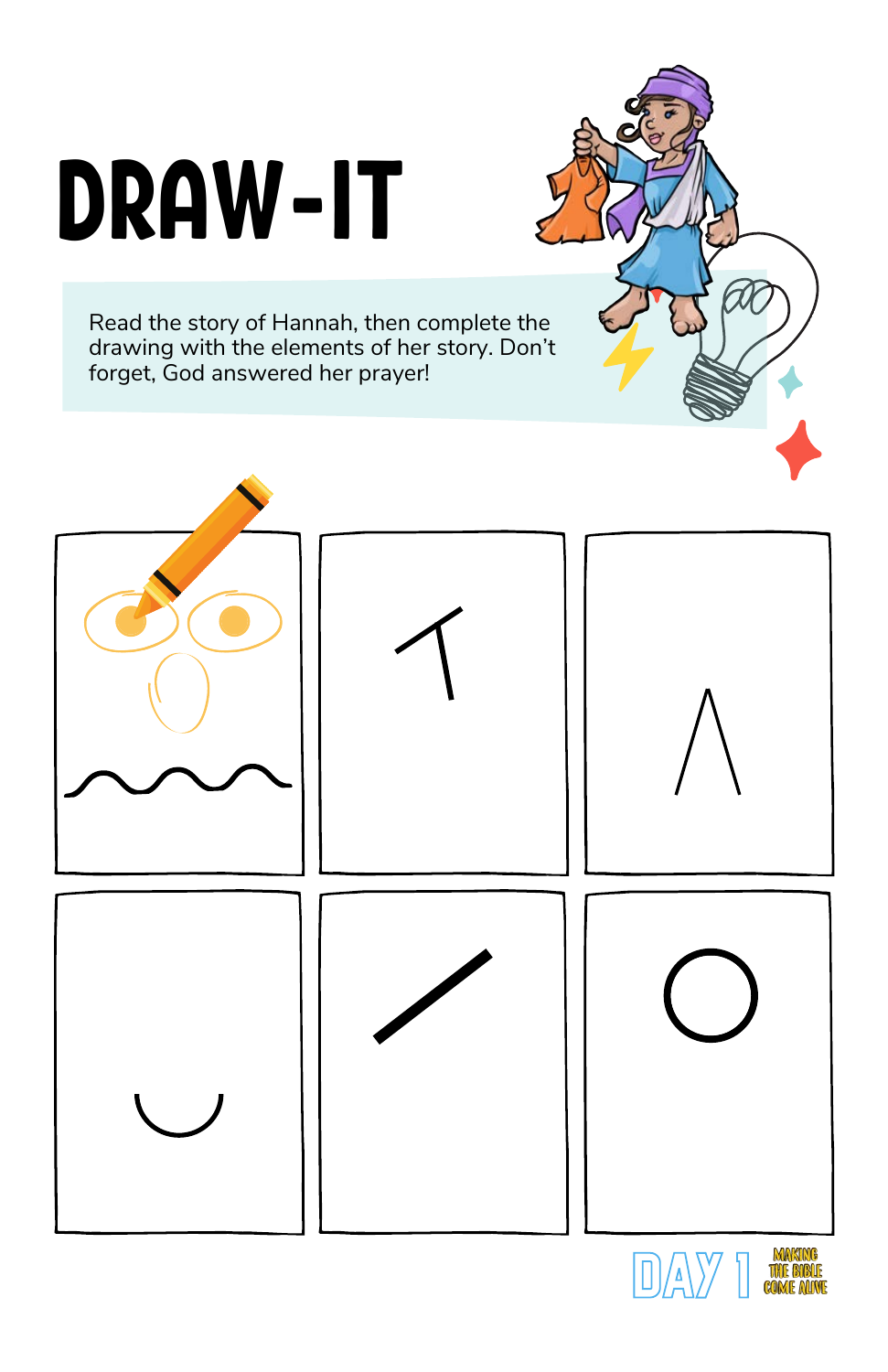

## PRAY-IT

Just as Hannah prayed for a son, you can also ask God what you need. Write down 5 things you'd like to ask Him, then pray!



## Requests



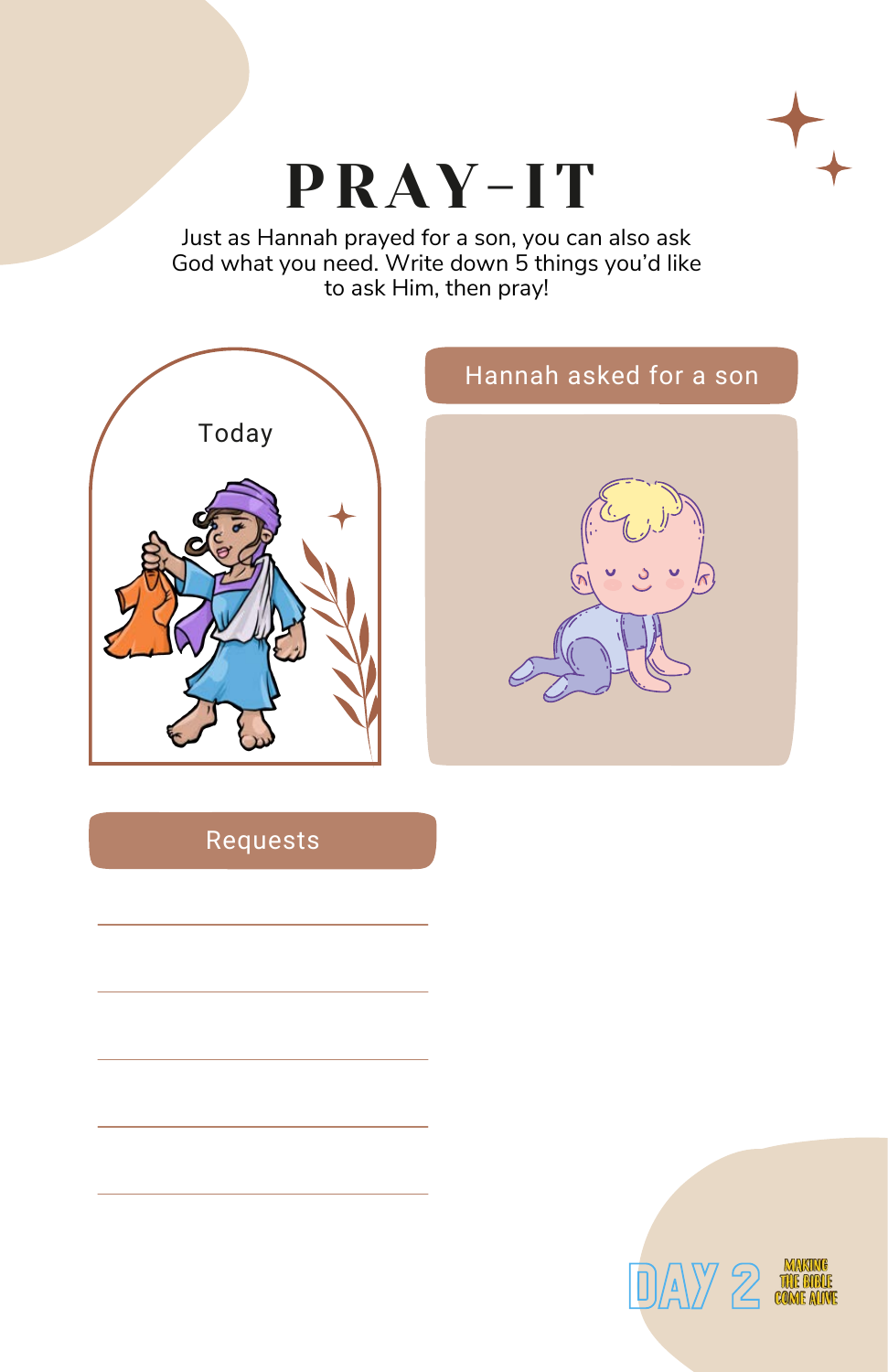





What did you like in Hannah's story?



IF YOU COULD CALL God, what would you ask him?



What didn't you like about this true story?



WHAT DID HANNAH WANT?



WHAT DO YOU REMEMBER<br>ABOUT HANNAH?



What would you do if you wanted something?



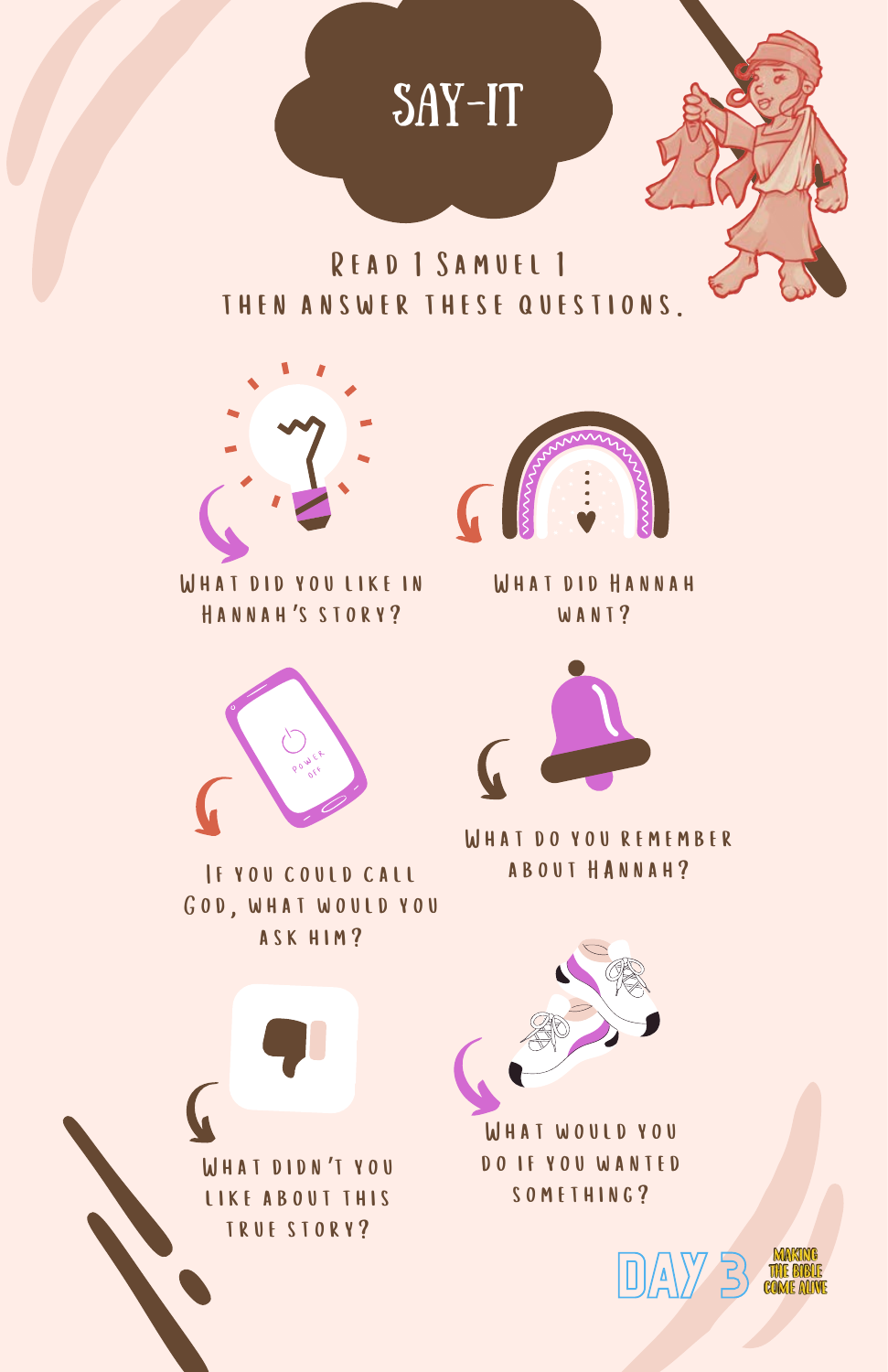

Colour Samuel, Hannah's son, who grew up to be a prophet of God.





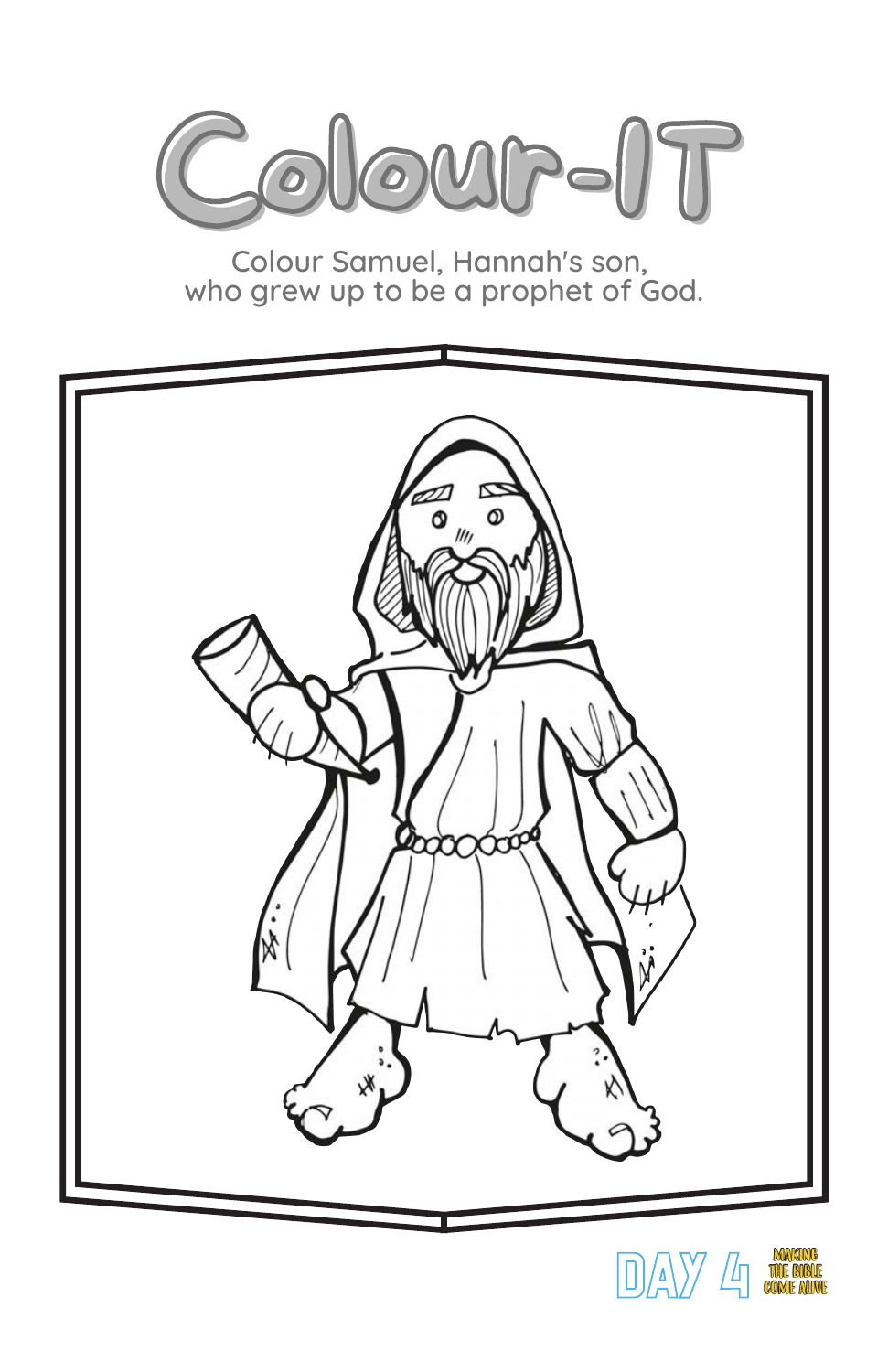

"In that case," Eli said, "go in peace! May the God of Israel grant the request you have asked of him." 1 Samuel 1.17

## Does this verse remind you of another one?

What does this true story teach you about God?